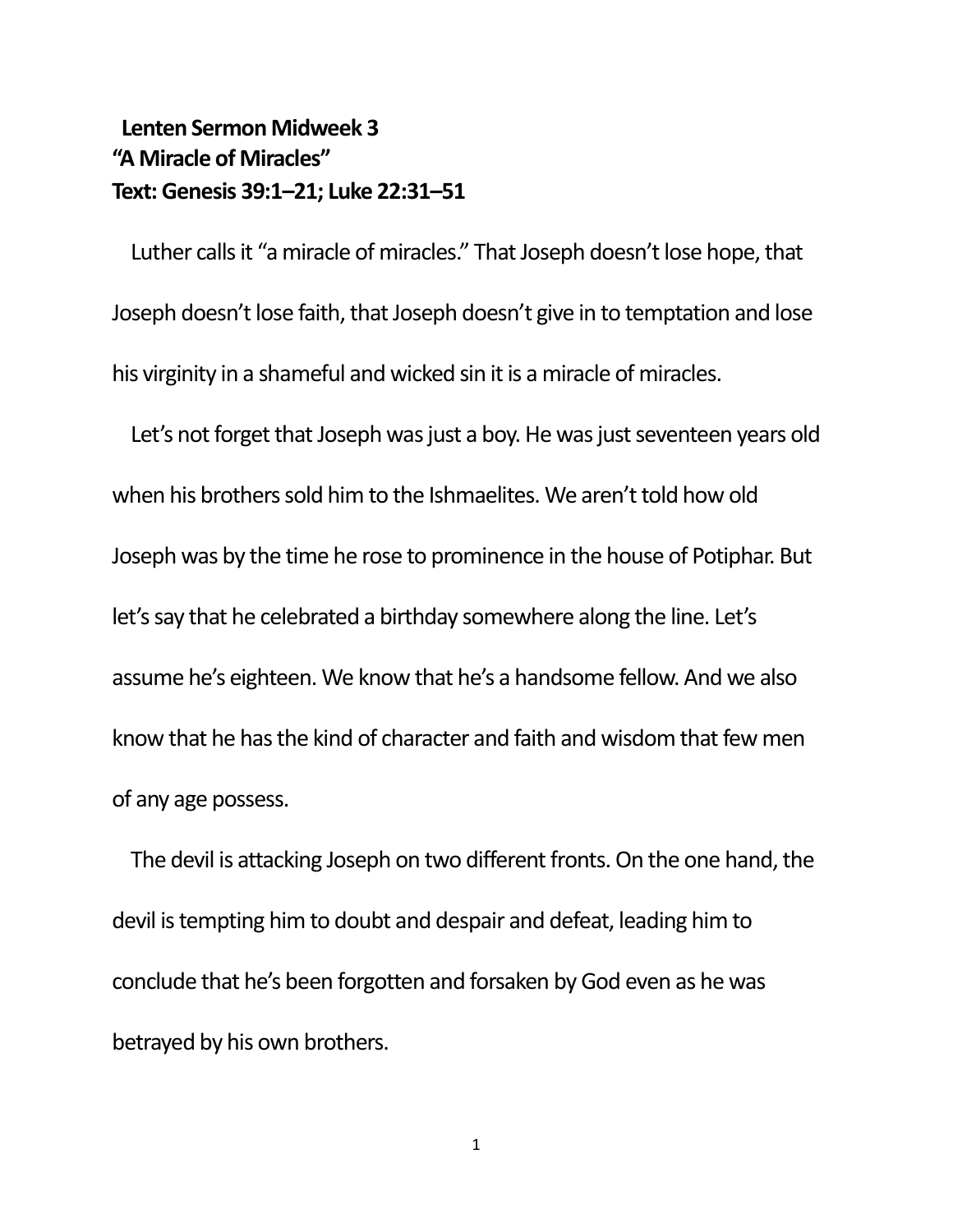How easy it would have been for Joseph to abandon the faith he had been taught by his father. How easy it would have been to give in to despair and depression or to be consumed by hatred for his betraying brothers.

As if that wasn't enough, his boss's wife is trying to seduce him on a daily basis. It would have been so easy to give in to that temptation so easy for Joseph to justify a sexual liaison. What harm would there be? Who would ever know?

Luther expressed it this way: *"Joseph spurns and rejects an opportunity so convenient and so full of safety, power, favor, and pleasure"* (AE 7:77). But Joseph does not waver or equivocate. He calls adultery what it is. He calls sexual immorality what it is. He says, *"How then can I do this great wickedness and sin against God?"* (v 9).

From where does Joseph (eighteen-year-old Joseph!) get this strength and clarity of character? How does he so clearly differentiate between right and wrong? Please bear in mind, he's got no Sixth Commandment to draw upon, no catechism to consult, no pastor to preach to him.

2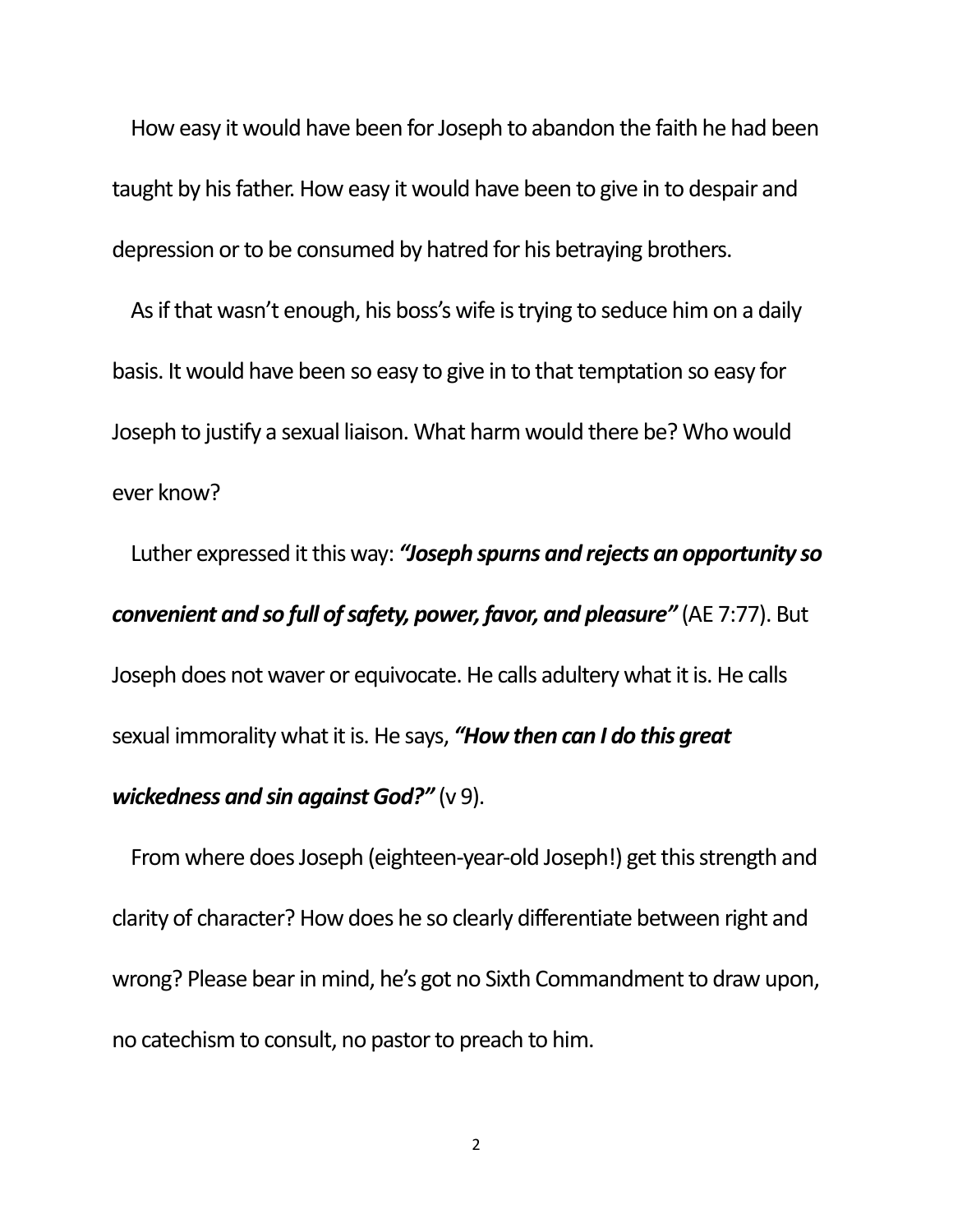(The two tablets of stone and Mount Sinai are still over 450 years in the future, and Luther's Small Catechism is more than three thousand years down the line.) Nor can Joseph just crack open his Bible for strength and guidance to sustain him in his time of trial. (There was no Bible written yet!)

 All Joseph has is the Law of God written in his heart and the promises of God passed down from his father. And yet, with only those little crumbs to draw upon miracle of miracles! faith reigns in the heart of this young man. Two thousand years before the apostle Paul would implore the Christians at Corinth to flee from sexual immorality because their bodies were temples of the Holy Spirit (1 Corinthians 6:18–20), Joseph fled from sexual immorality, recognizing that his body was a temple of the Holy Spirit.

This has all been written down and recorded for us. It's being preached and proclaimed for us. Because the temptations to sexual immorality and adultery are everywhere today. Potiphar's wife, with her promises of sex and sin without consequences she's everywhere. She's on our televisions and our computer screens. The devil never quits, never eases up, never stops seeking to violate our chastity and destroy our faith.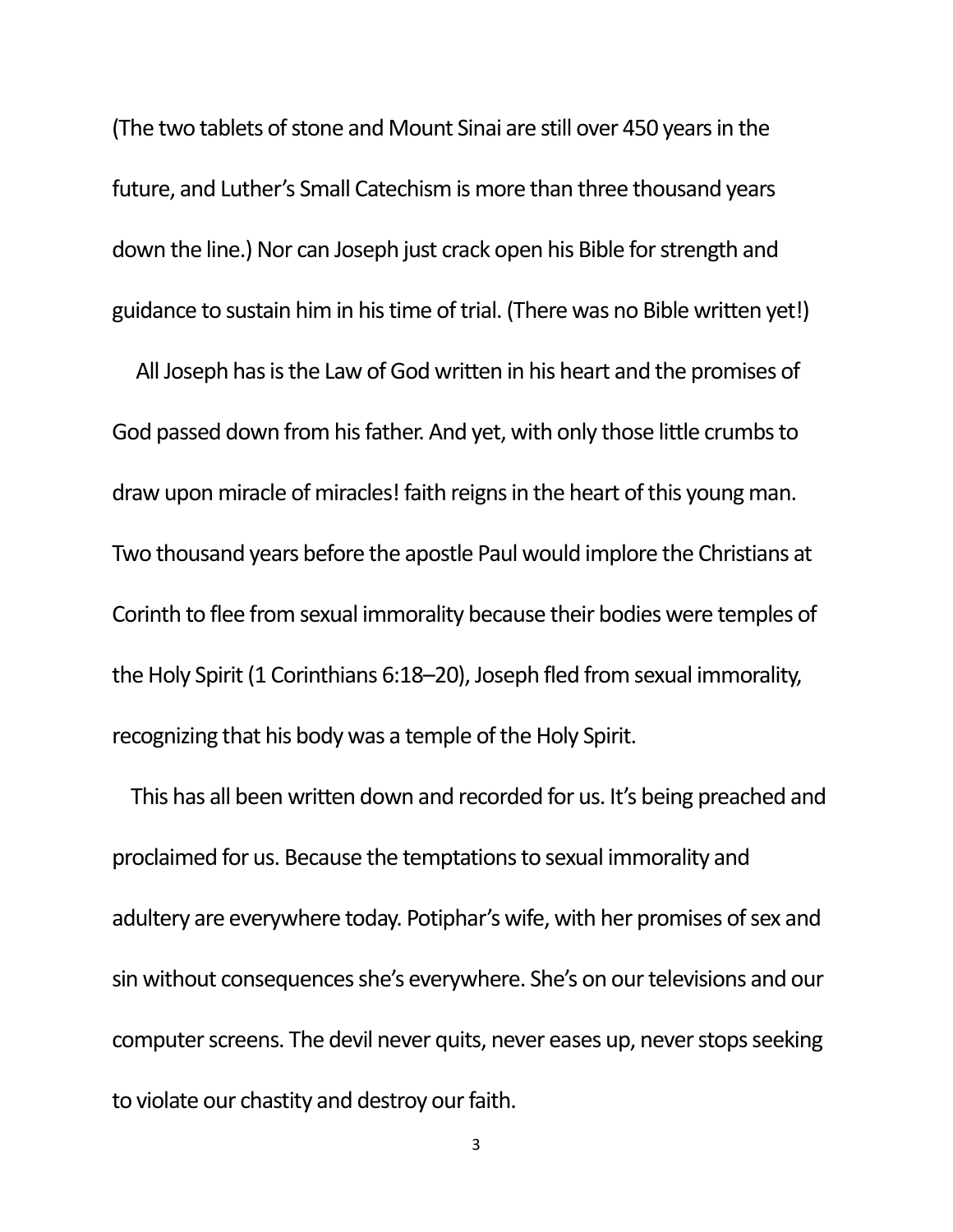And so, this episode from the life of Joseph comes to confront us here tonight. And we know that this episode is true that it really happened because of the Bible's brutal honesty. Because Joseph's great faith and his steadfast refusal to sin did not result in applause and accolades and promotions. Instead, no good deed goes unpunished. Things go from bad to worse out of the frying pan and into the fire and Joseph descends into the hell of prison.

If that's what happened to Joseph whose faith and life were above reproach in every way should not we expect far worse? With our faltering faith and our sin-filled lives? We should indeed expect nothing but temporal and eternal punishment . . . were it not for our new and greater Joseph.

Jesus is our new and greater Joseph. He was tempted in every way, just as we are, yet was without sin. Jesus took on the temptations of a thousand wives of Potiphar and never, ever, took the bait never did what would have been convenient or easy and pleasurable. Why not? Because he battled temptation for us as our sacred substitute. Where we fail, he succeeds. Where we stumble, he stands firm.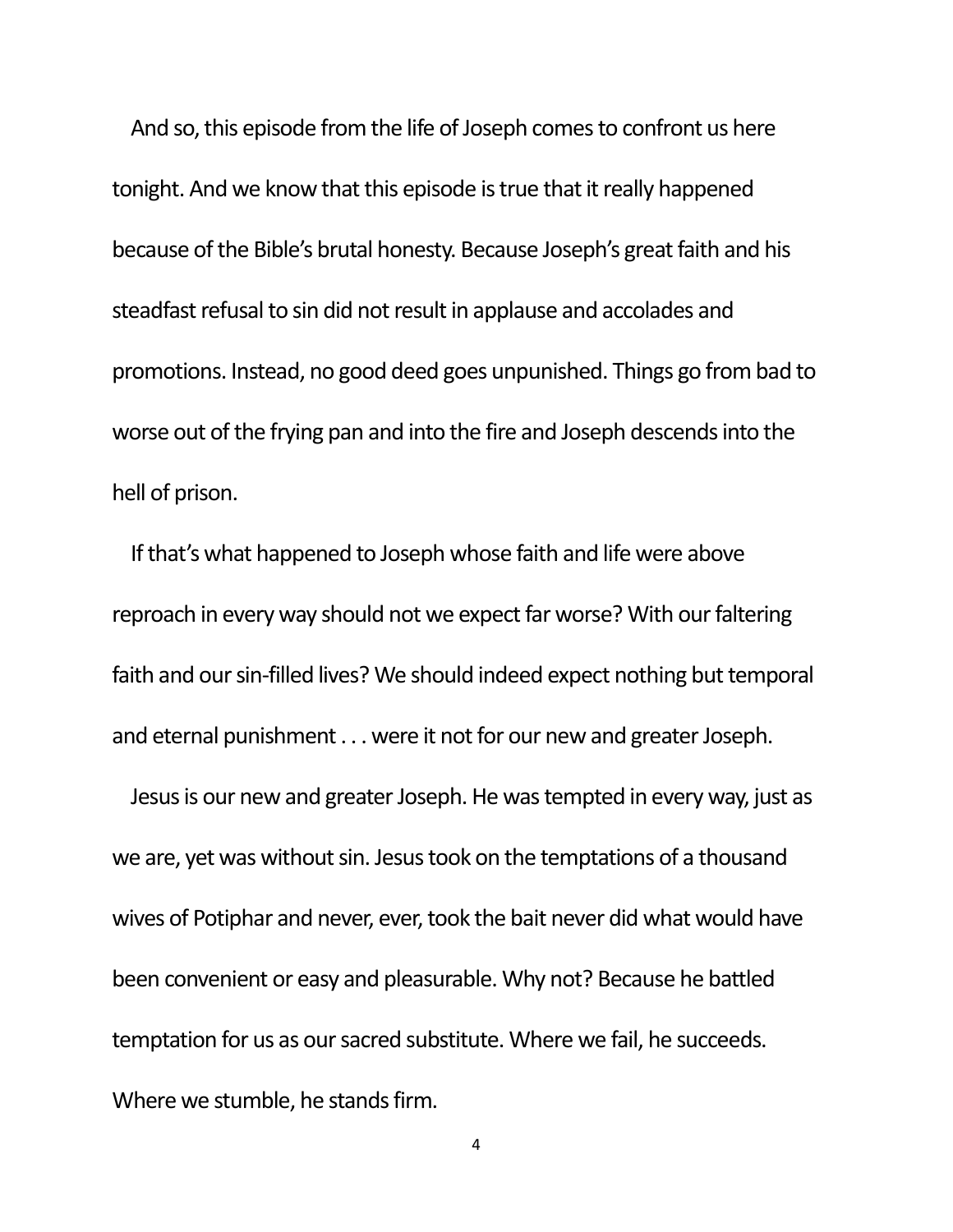Where we are weak, he is strong.

And miracle of miracles! Jesus undertakes a great exchange with us. He takes our guilt and gives us his innocence. He bears our sin and absolves us of everything. He drinks deeply from the cup of God's wrath against our sin, so that we might sample the sweet wine that is his blood once shed for us, for the forgiveness of all our sins. He takes our punishment and dies our death so that we might die to sin and rise again to life everlasting.

Just like Joseph, Jesus humbled himself and made himself nothing, taking the very nature of a slave. Just like Joseph, Jesus went around doing good in all things: preaching the Gospel, casting out demons, cleansing lepers, giving sight to the blind, feeding the hungry, stilling the storms, and even raising the dead. But for Jesus like Joseph there would be no applause or accolades or promotions. No good deed would go unpunished for this good man. Shouts of "Hosanna!" would give way to cries for crucifixion. He came to his own and his own did not receive him. One of his own betrays him with a kiss.

So, it goes for Jesus. So, it goes for Joseph. And so. it goes for us. When Jesus, like Joseph, takes on temptation, it is for us.